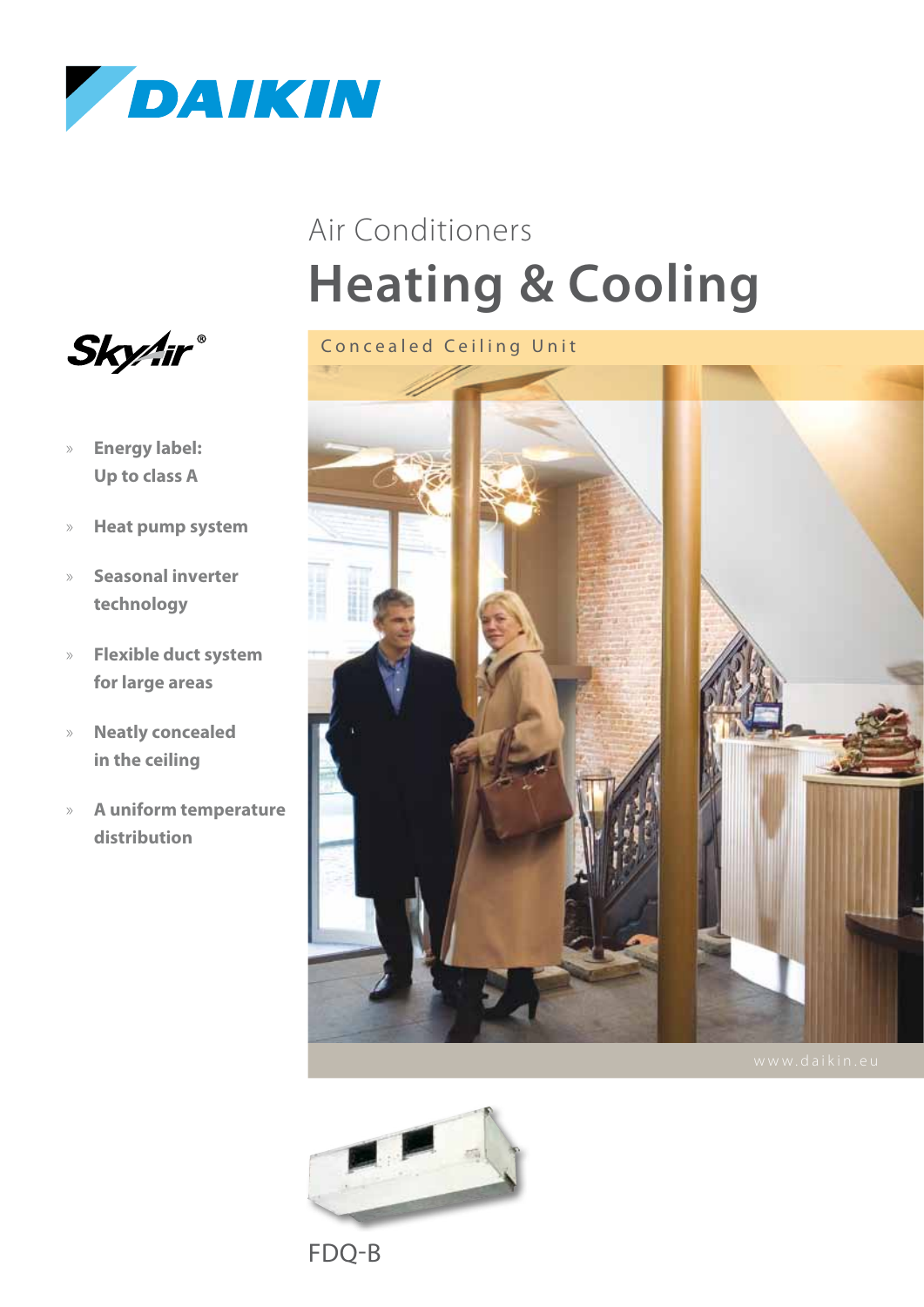### The most advanced climate control for Large Spaces

The quality air conditoning of Daikin brings the temperature and air humidity to a level where everyone feels good in his skin. Our aim is for people to be able to feel comfortable in shopping centres, restaurants, at work or wherever. That is the perspective from which Daikin develops integrated solutions that guarantee high climate comfort and a healthy interior environment. Solutions that also yield great savings when it comes to energy costs.

The newest generation of inverter air conditioners by Daikin combines low energy use with advanced technology. This generation is also synonymous for great performance and simplified installation. Whisper-quiet advanced technology, with which Daikin leads in the restaurant, hotel and retail market.

### Combining highest efficiency and year-round comfort with a heat pump system



#### **Did you know that ...**

Air to air heat pumps use 3/4th of energy from renewable sources: the ambient air. This energy source is renewable and inexhaustible\*. Of course, heat pumps also use 1/4th of electricity to run the system, but increasingly this electricity can also be generated from renewable energy sources (solar energy, wind energy, hydropower, biomass). A heat pump's efficiency is measured in COP (Coefficient Of Performance) for heating and EER (Energy Efficiency Ratio) for cooling.

\* EU objective COM (2008)/30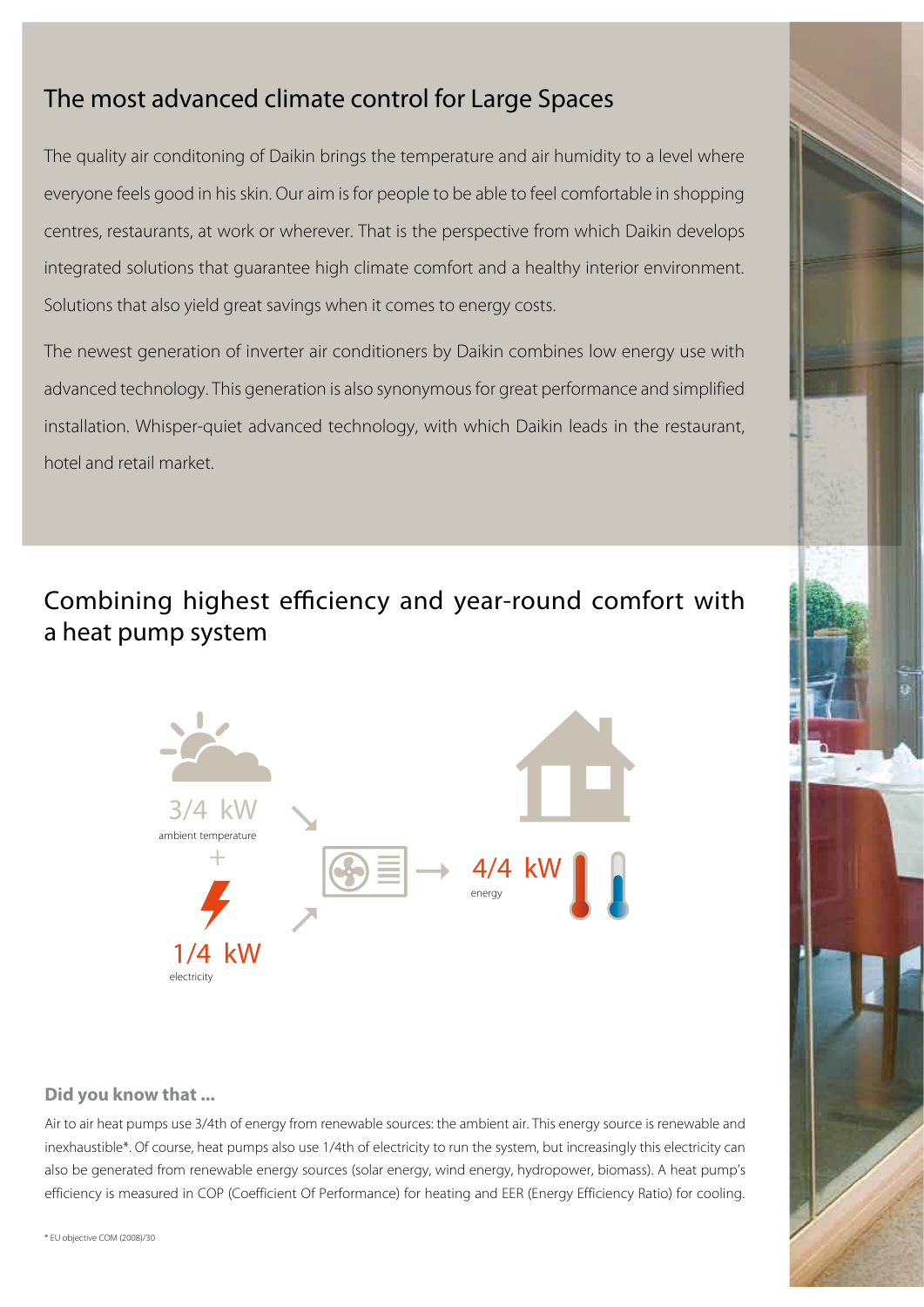

### Seasonal Inverter

In line with technological advancements and stricter environmental legislation, Daikin Europe N.V. is committed to leading the way in energy-efficient residential and commercial cooling solutions. A good example of this is Daikin's Sky Air® Seasonal Inverter, the first on the market to anticipate Europe's new stricter environmental requirements.

A bit of background: Europe has set aggressive targets for energy efficiency and environmental impact to be reached by 2020. In line with these goals, more accurate measurement of the real-life energy efficiency of systems will also be required from 2013.

This improved efficiency rating, referred to as 'seasonal efficiency' or SEER, measures actual energy consumption over an entire heating or cooling season. This means that it takes into account different outdoor temperatures and the resulting required capacities.

Daikin Europe N.V. is leading the way with its Sky Air® Seasonal Inverter line. These light commercial air conditioning units are the first on the market to anticipate the more accurate seasonal efficiency criteria that will apply after 2013.

Because of the optimized inverter control, the Sky Air® Seasonal Inverter performs better across the entire range of outdoor temperatures. Next to this, the auxiliary modes have been redesigned in order to reduce energy consumption when the unit is not operating (standby mode).

The result: up to 20% better seasonal efficiency than the current Sky Air® Super Inverter in real-life situations, and more than 50% compared to non-inverter systems.

Seasonal Inverter

![](_page_2_Picture_9.jpeg)

\*EPB (Energy Performance of Buildings) Directive 2002/91/EC, EuP (Energy Using Products) Eco-Design Directive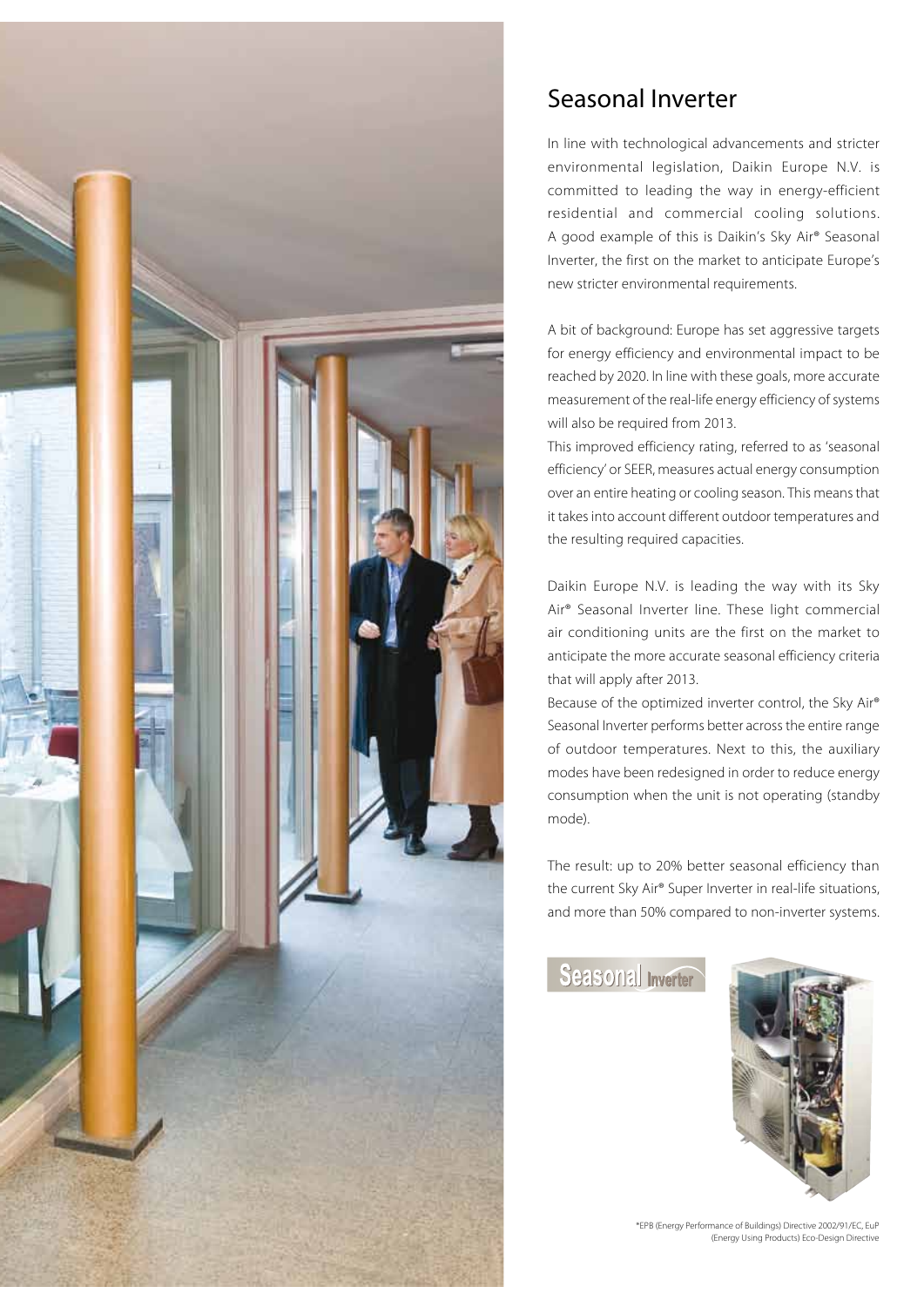### Built-in satellite model FDO-B: for a uniform temperature distribution

Built-in satellite units are mounted in the space between the ceiling and the lowered ceiling, leaving only the intake and grills showing. Since these grills can be placed anywhere, the temperature can be distributed evenly in large rooms and in rooms with partitions. The built-in satellite units are among the quietest air conditioners on the market.

### Flexible installation, Simple maintenance

> Since the indoor unit has a low height it fits flush into a narrow ceiling void. The FDQ-B model can be installed in a false ceiling of nearly 360 mm.

![](_page_3_Figure_4.jpeg)

> The air discharge unit can be separated from the actual air conditioner for use in long or large areas by means of **flexible duct systems** (ESP up to 250Pa). In this way even very big areas can be kept comfortable.

![](_page_3_Picture_6.jpeg)

> The **outdoor unit** can be installed on the roof, terrace or against an outside wall.

### Maximum reliability, Minimum noise

#### > **Quiet in operation**

The indoor unit is quiet in operation. The sound levels are as low as 44dBA, comparable to refrigerator humming or a quiet conversation.

#### > **Adjustable fan speed**

You can select a high fan speed, providing you maximum reach.

#### > **Air filter**

A built-in filter premanently clears the air of microscopically small dust particles.

The integrated climate solutions of Daikin are a guarantee of:

- > Unparalleled comfort performance
- > A healthy indoor environment
- > And significant saving in energy costs\*.

\*Compared to non inverter units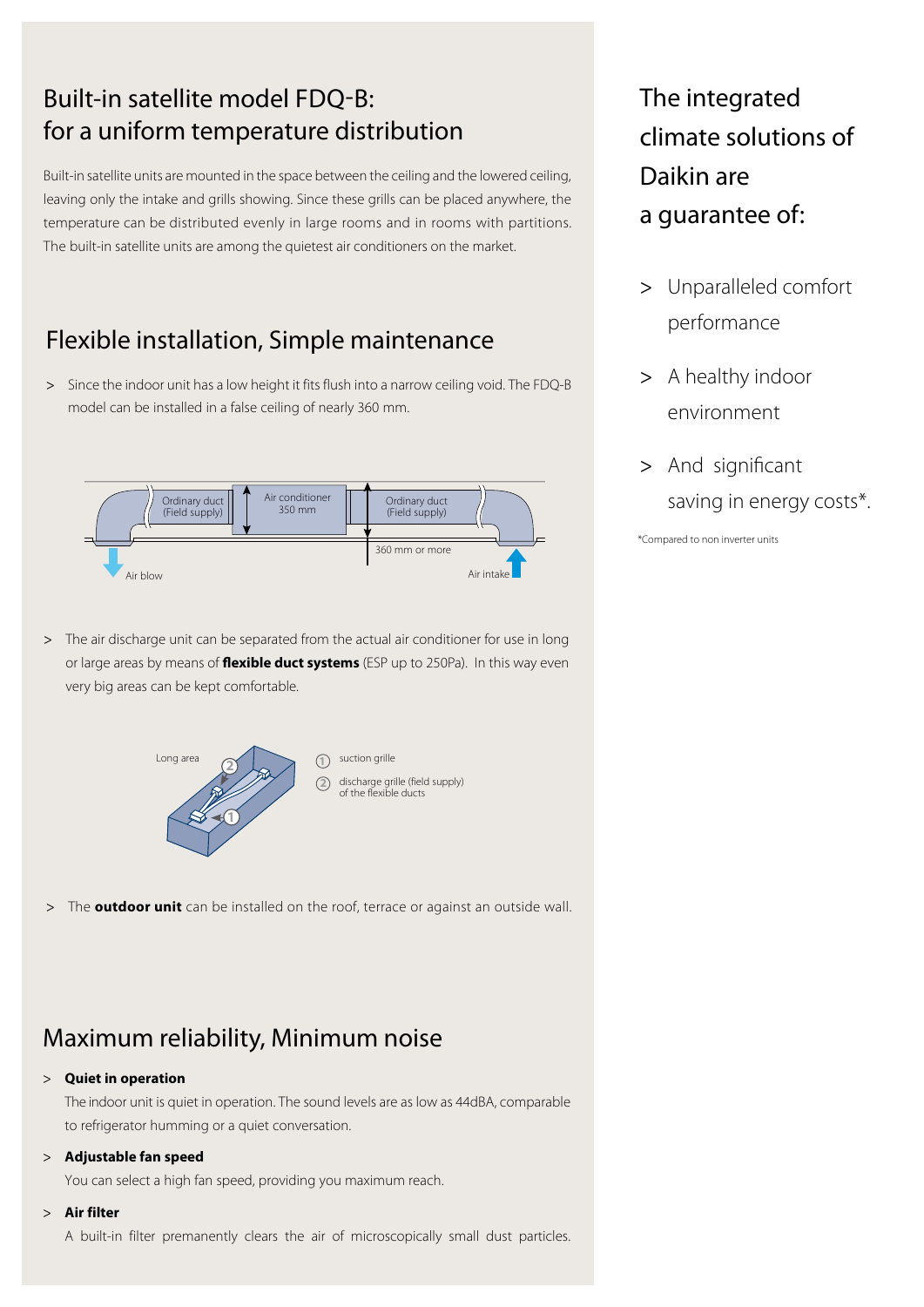### Super complete Remote Control

> The newly developed **wired remote control BRC1E51A** (optional) has a modern design in pure white (RAL 9010). Large buttons and arrow keys as well as the given explanation for each setting on the display, makes the remote control easy to operate. A holiday setting, home leave operation, and an improved weekly timer are included. The wired remote control is available in following languages: English, German, French, Spanish, Italian, Portuguese, Greek, Dutch, Russian and Turkish.

#### > **Home leave operation :**

In case of extended absence, this function helps to **save energy**. If there is no one in the area for an extended period, e.g. during holidays or closing days, this function automatically sets the room temperature to a minimum of 10°C. At this point, all connected indoor units will switch over to heating mode. The function will be deactivated as soon as the room temperature reaches 15°C, and it will also have to be switched off when the room is in use again.

> With the optional **ON/OFF function**, the air conditioner can be switched on and off remotely with a mobile phone. With this function you can also make the unit switch off automatically, e.g. when someone opens a window.

![](_page_4_Picture_5.jpeg)

### Application options

- > Depending on your air conditioning need, you can have your unit either **heat or cool (heat pump).**
- > It is possible to use the indoor unit in **pair** (connecting one indoor to one outdoor) and **twin**, (connecting up to 2 indoors in the same room to a single outdoor).

![](_page_4_Picture_9.jpeg)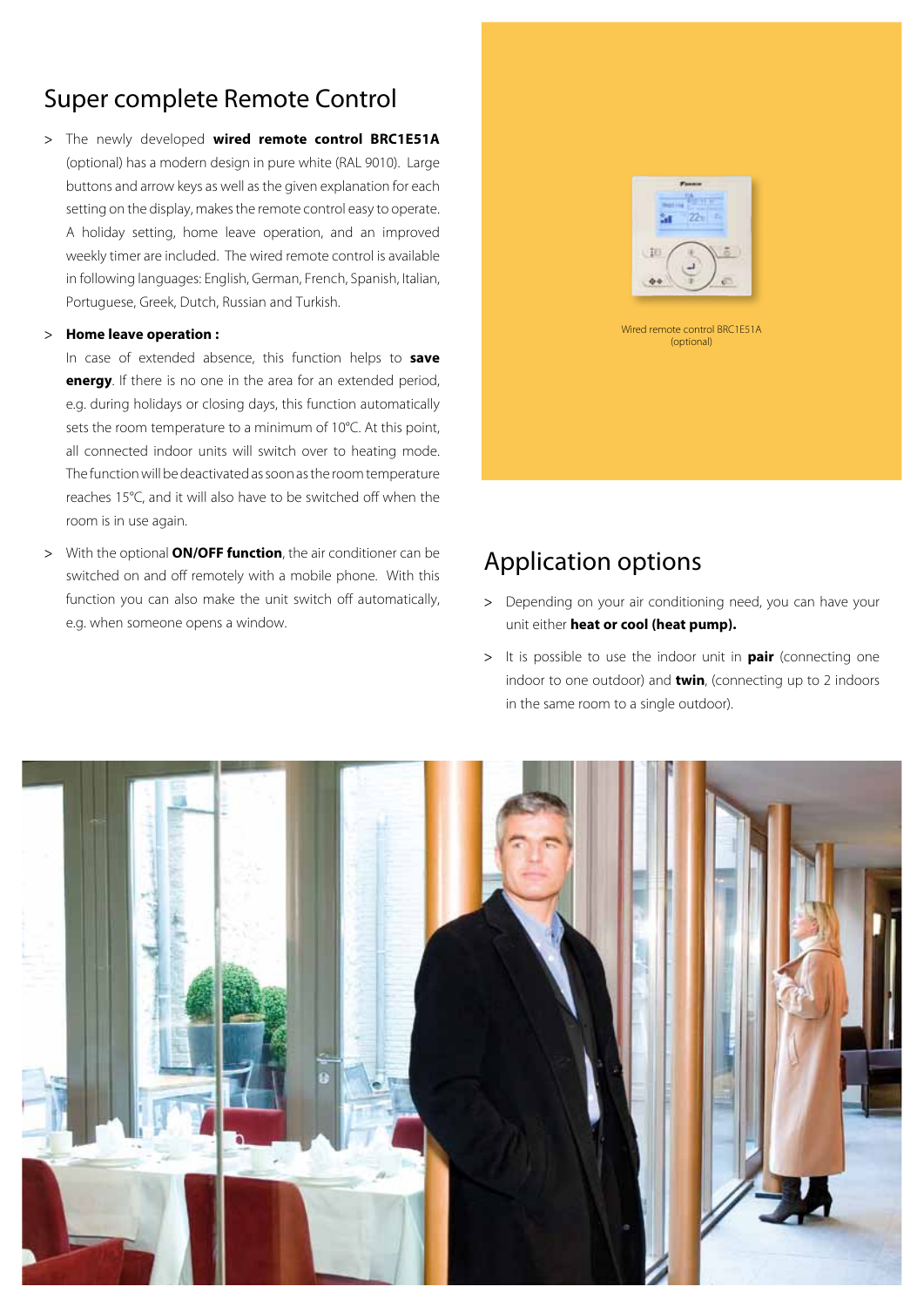## Heating & Cooling

| <b>INDOOR UNITS</b>                                   |                                 |                    |               | <b>FDQ125B</b>    | <b>FDQ125B</b> | <b>FDQ200B</b>            | <b>FDQ250B</b>    |
|-------------------------------------------------------|---------------------------------|--------------------|---------------|-------------------|----------------|---------------------------|-------------------|
| Capacity                                              | cooling                         | nom.               | kW            | 12.5 <sup>3</sup> |                | 20.0 <sup>3</sup>         | 24.1 <sup>3</sup> |
|                                                       | heating                         | nom.               | kW            | 14.0 <sup>4</sup> |                | 23.04                     | 26.44             |
| Power input                                           | cooling                         | nom.               | kW            | 3.96              | 4.15           | 6.23                      | 8.58              |
|                                                       | heating                         | nom.               | kW            | 3.61              | 3.69           | 6.74                      | 8.22              |
| EER                                                   |                                 |                    |               | 3.16              | 3.01           | 3.21                      | 2.81              |
| ESEER                                                 |                                 |                    |               | 3.50              | 3.39           | $\sim$                    | $\sim$            |
| COP                                                   |                                 |                    |               | 3.88              | 3.79           | 3.41                      | 3.21              |
| Energy label                                          | cooling/heating                 |                    |               | B/A               | B/A            | A/B                       | C/C               |
| Annual energy consumption                             |                                 |                    | kWh           | 1,978             | 2,075          | 3,115                     | 4,290             |
| <b>Dimensions</b>                                     | unit                            | heightxwidthxdepth | mm            | 350x1,400x662     |                | 450x1,400x900             |                   |
| Weight                                                | unit                            |                    | kg            | 59.0              |                | 89                        | 94                |
|                                                       | colour                          |                    |               | Unpainted         |                | Unpainted                 |                   |
| Casing                                                | material                        |                    |               | Galvanised steel  |                | Material Galvanised steel |                   |
| Fan - Air flow rate                                   | cooling                         | nom.               | $m^3/m$ in    | 43                |                | 69                        | 89                |
|                                                       | heating                         | nom.               | $m^3/m$ in    | 43                |                | 69                        | 89                |
| high/nom./low<br>Pa<br>Fan - External static pressure |                                 |                    |               | 150/150/150       |                | 250/250/250               |                   |
| Sound pressure                                        | cooling                         | high               | dBA           | 44                |                | 45                        | 47                |
| level                                                 | heating                         | low                | dBA           | 44                |                | 45                        | 47                |
| Sound power level                                     | cooling                         | nom.               | dBA           | 75                |                | 81                        | 82                |
| Power supply                                          | phase/frequency/voltage<br>Hz/V |                    | $1 - 50/230$  |                   | $1 - 50/230$   |                           |                   |
| Piping<br>connections                                 | liquid                          | OD                 | mm            | ø9.52             |                | ø9.52                     | ø12.7             |
|                                                       | gas                             | OD                 | <sub>mm</sub> | ø15.9             |                | ø22.2                     |                   |
|                                                       | drain                           | OD                 | <sub>mm</sub> | ø26               |                | $\sim$                    |                   |

(1) Energy label: scale from A (most efficient) to G (less efficient). (2) Annual energy consumption: based on average use of 500 running hours per year at full load (= nominal conditions). (3) Cooling: indoor temp. 27°CDB

### Seasonal Inverter

| <b>OUTDOOR UNITS</b>      |                               |                      |      |                            | RZO125D9V1              | RZO125B9W1 | <b>RZQ200CY</b>          | <b>RZQ250CY</b>          |
|---------------------------|-------------------------------|----------------------|------|----------------------------|-------------------------|------------|--------------------------|--------------------------|
| <b>Dimensions</b>         | unit                          | heightxwidthxdepth   |      | mm                         | 1.345x900x320           |            | 1.680x930x765            |                          |
| Weight                    | unit                          |                      |      | kg                         | 109                     | 106        | 183                      | 184                      |
| Operation range           | cooling                       | ambient<br>min.~max. |      | °CDB                       | $-15 - 50$              |            | $-5 - 46$                |                          |
|                           | heating                       | ambient   min.~max.  |      | °CWB                       | $-20 - 15.5$            |            | $-15 - 15$               |                          |
| Sound pressure<br>level   | cooling                       | nom.                 |      | dBA                        | 51                      | 50         | 57                       |                          |
|                           | heating                       | nom.                 |      | dBA                        | 53                      | 52         | 57                       |                          |
|                           | night quiet mode              | level 1              |      | dBA                        | 45                      |            | $\overline{\phantom{a}}$ |                          |
| Sound power level cooling |                               | nom.                 |      | dBA                        | 67                      | 66         | 78                       |                          |
| Compressor<br>type        |                               |                      |      | Hermetically sealed scroll |                         |            |                          |                          |
| Refrigerant<br>type       |                               |                      |      | R-410A                     |                         |            |                          |                          |
| Power supply              | phase/frequency/voltage       |                      |      | Hz/V                       | 1~/50/220-240           | 3N~/50/400 |                          | 3N~/50/380-415           |
| Piping<br>connections     | additional refrigerant charge |                      |      | kg/m                       | See installation manual |            | $\sim$                   | $\overline{\phantom{a}}$ |
|                           | level difference              | $IU - OU$            | max. | m                          | 30                      |            |                          |                          |
|                           |                               | $ U - I $            | max. | m                          |                         | 0.5        |                          | $\overline{\phantom{a}}$ |
|                           | piping length                 | system               |      | 75<br>equivalent m         |                         |            | 100                      |                          |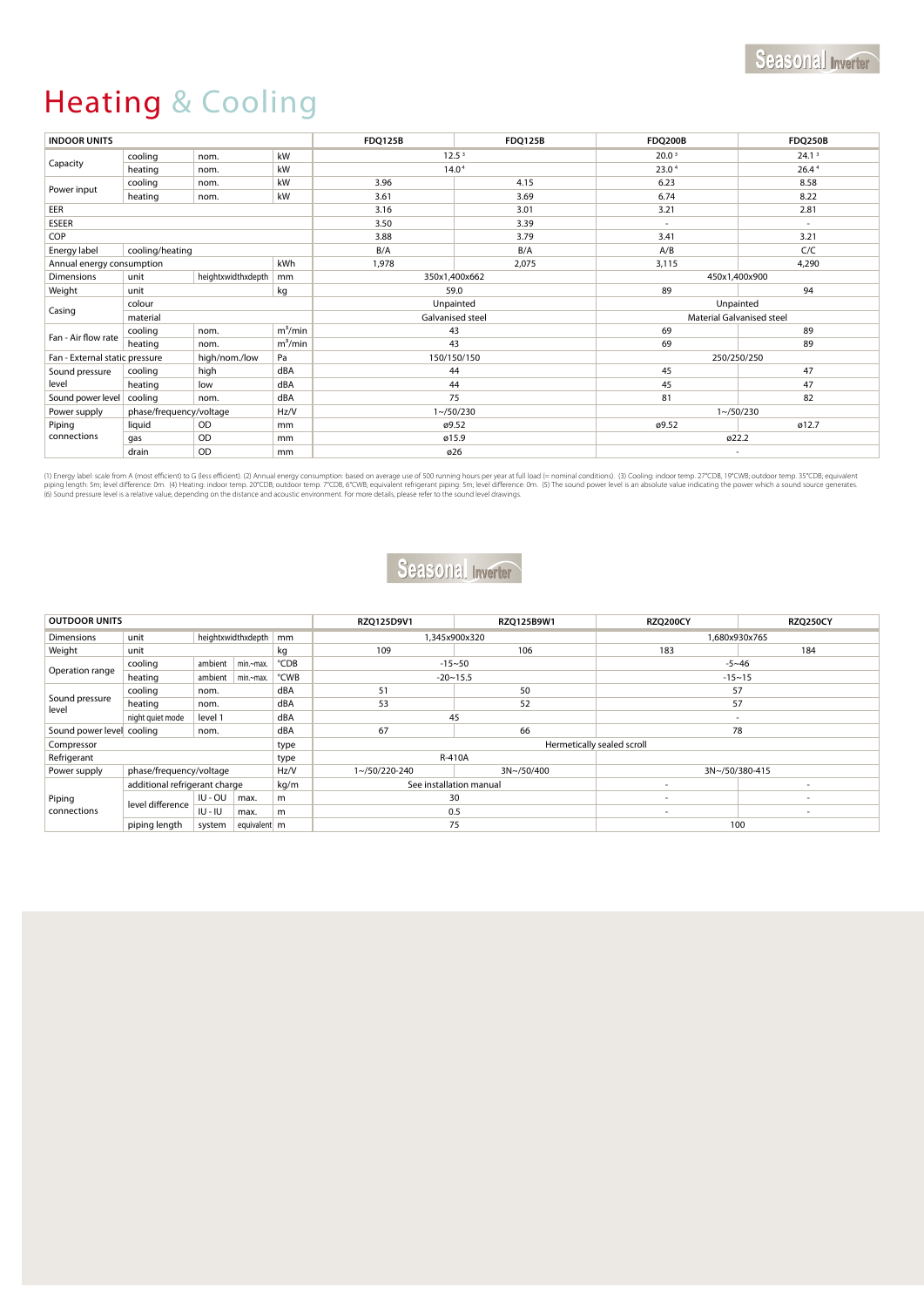![](_page_6_Picture_0.jpeg)

# Heating & Cooling

| <b>INDOOR UNITS</b>                             |            |                    |              | <b>FDQ125B</b>    |  |  |
|-------------------------------------------------|------------|--------------------|--------------|-------------------|--|--|
|                                                 | cooling    | nom.               | kW           | 12.5 <sup>3</sup> |  |  |
| Capacity                                        | heating    | nom.               | kW           | 14.0 <sup>4</sup> |  |  |
| Power input                                     | cooling    | nom.               | kW           | 4.30              |  |  |
|                                                 | heating    | nom.               | kW           | 3.97              |  |  |
| EER                                             |            |                    |              | 2.91              |  |  |
| COP                                             |            |                    |              | 3.53              |  |  |
| cooling/heating<br>Energy label                 |            |                    |              | 2,148             |  |  |
| kWh<br>Annual energy consumption                |            |                    | C/B          |                   |  |  |
| Dimensions                                      | unit       | heightxwidthxdepth | mm           | 350x1,400x662     |  |  |
| Weight                                          | kg<br>unit |                    |              | 59                |  |  |
| colour                                          |            |                    | Unpainted    |                   |  |  |
| Casing                                          | material   |                    |              | Galvanised steel  |  |  |
| Fan - Air flow rate                             | cooling    | nom.               | $m^3/m$ in   | 43                |  |  |
|                                                 | heating    | nom.               | $m^3/m$ in   | 43                |  |  |
| Fan - External static pressure<br>high/nom./low |            | Pa                 | 150/150/150  |                   |  |  |
| Sound pressure                                  | cooling    | high               | dBA          | 44                |  |  |
| level                                           | heating    | low                | dBA          | 44                |  |  |
| Sound power level                               | cooling    | nom.               | dBA          | 75                |  |  |
| phase/frequency/voltage<br>Hz/V<br>Power supply |            |                    | $1 - 50/230$ |                   |  |  |
| Piping<br>connections                           | liquid     | OD                 | mm           | ø9.52             |  |  |
|                                                 | gas        | OD                 | mm           | ø15.9             |  |  |
|                                                 | drain      | OD                 | mm           | ø26               |  |  |

(1) Energy label: scale from A (most efficient) to G (less efficient). (2) Annual energy consumption: based on average use of 500 running hours per year at full load (= nominal conditions). (3) Cooling: indoor temp. 27°CDB

| <b>OUTDOOR UNITS</b>              |                               |                    |                     |               | RZOS100D7V1                |  |  |
|-----------------------------------|-------------------------------|--------------------|---------------------|---------------|----------------------------|--|--|
| <b>Dimensions</b>                 | unit                          | heightxwidthxdepth |                     | mm            | 1.170x900x320              |  |  |
| Weight                            | unit                          |                    |                     | kg            | 103                        |  |  |
| Operation range                   | cooling                       | ambient            | min.~max.           | °CDB          | $-5.0 - 46$                |  |  |
|                                   | heating                       |                    | ambient   min.~max. | °CWB          | $-15 - 15.5$               |  |  |
| cooling<br>nom.                   |                               |                    | dBA                 | 51            |                            |  |  |
| Sound pressure<br>level           | heating                       | nom.               |                     | dBA           | 55                         |  |  |
|                                   | night quiet mode              |                    |                     | dBA           | 49                         |  |  |
| Sound power level cooling<br>nom. |                               |                    |                     | dBA           | 67                         |  |  |
| Compressor                        |                               |                    |                     | type          | Hermetically sealed scroll |  |  |
| Refrigerant                       |                               |                    |                     | type          | R-410A                     |  |  |
| Power supply                      | phase/frequency/voltage       |                    | Hz/V                | 1~/50/220-240 |                            |  |  |
|                                   | additional refrigerant charge |                    |                     | kg/m          | See installation manual    |  |  |
| Piping<br>connections             | level difference              | $IU - OU$          | max.                | m             | 30                         |  |  |
|                                   |                               | $IU - IU$          | max.                | m             | 0.5                        |  |  |
|                                   | total piping                  | system             | actual              | m             | 70                         |  |  |

![](_page_6_Picture_5.jpeg)

Indoor unit FDQ200-250B

![](_page_6_Picture_7.jpeg)

Wired remote control BRC1E51A

![](_page_6_Picture_9.jpeg)

Outdoor unit RZQ200-250CY